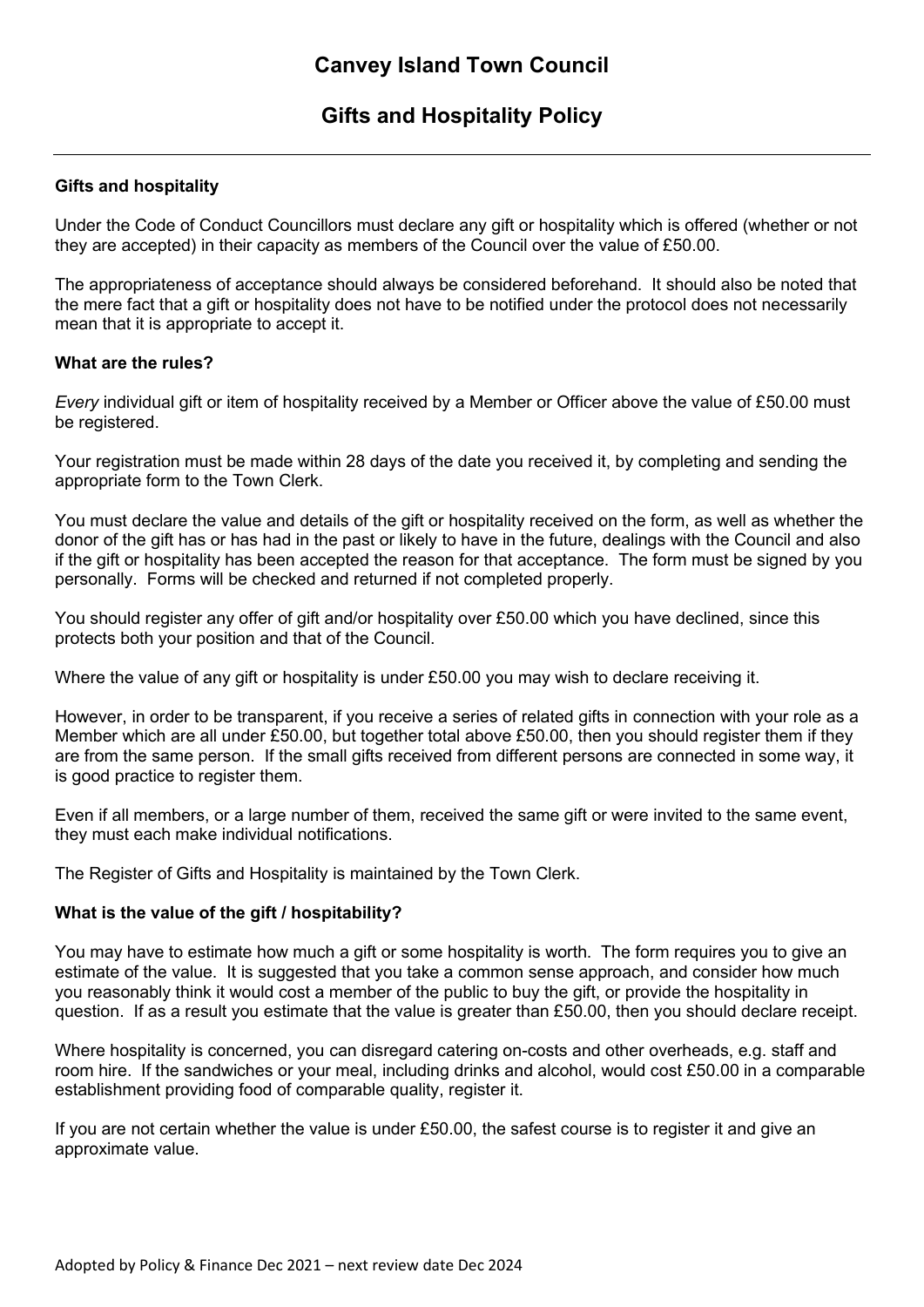### **Will the register be open to the public?**

The press and public have the right to inspect your gift and hospitality declaration in the same way as the register of disclosable pecuniary interests.

### **What happens if I do not register a gift or hospitality?**

Failure to notify the Town Clerk of the receipt of a gift or hospitality is a breach of this protocol and consequently also a breach of the Code of Conduct. An alleged breach of the Code can be the subject of a complaint to the Monitoring Officer who can decide whether there should be an investigation into the allegation.

#### **Should I accept gifts and hospitality?**

#### *Registering gifts or hospitality received under the Code does not automatically mean it is appropriate or sensible to accept them in the first place.*

Particular care should be taken in relation to gifts and hospitality offered by current or potential contractors for the Council. In certain cases the acceptance of a gift or hospitality from these sources could constitute a criminal offence, even if declared. If there is any suspicion that any offer is intended as an inducement then the matter should be reported in accordance with established procedures.

The Bribery Act 2010, which came into force on 1 July 2011, creates offences of "bribing another person" (active bribery) and of "being bribed" (passive bribery). The offences consist of "promising, offering or giving" or "requesting, agreeing to receive or accepting an advantage (financial or otherwise)" in circumstances involving the improper performance of a relevant function or activity. In the context of the Council the relevant function or activity means a public activity which a reasonable person would expect to be performed in good faith, impartially or in a particular way by a person performing it in a position of trust. There is a maximum penalty of 10 years imprisonment or an unlimited fine for these offences. In considering whether to accept gifts or hospitality Members should have regard to the following general principles:

Never accept a gift or hospitality as an inducement or reward for anything which you do as a member. Only accept a gift if there is a commensurate benefit to the Council; Never accept a gift or hospitality which might be open to misinterpretation; Never accept a gift or hospitality which puts you under an improper obligation; and Never solicit a gift or hospitality.